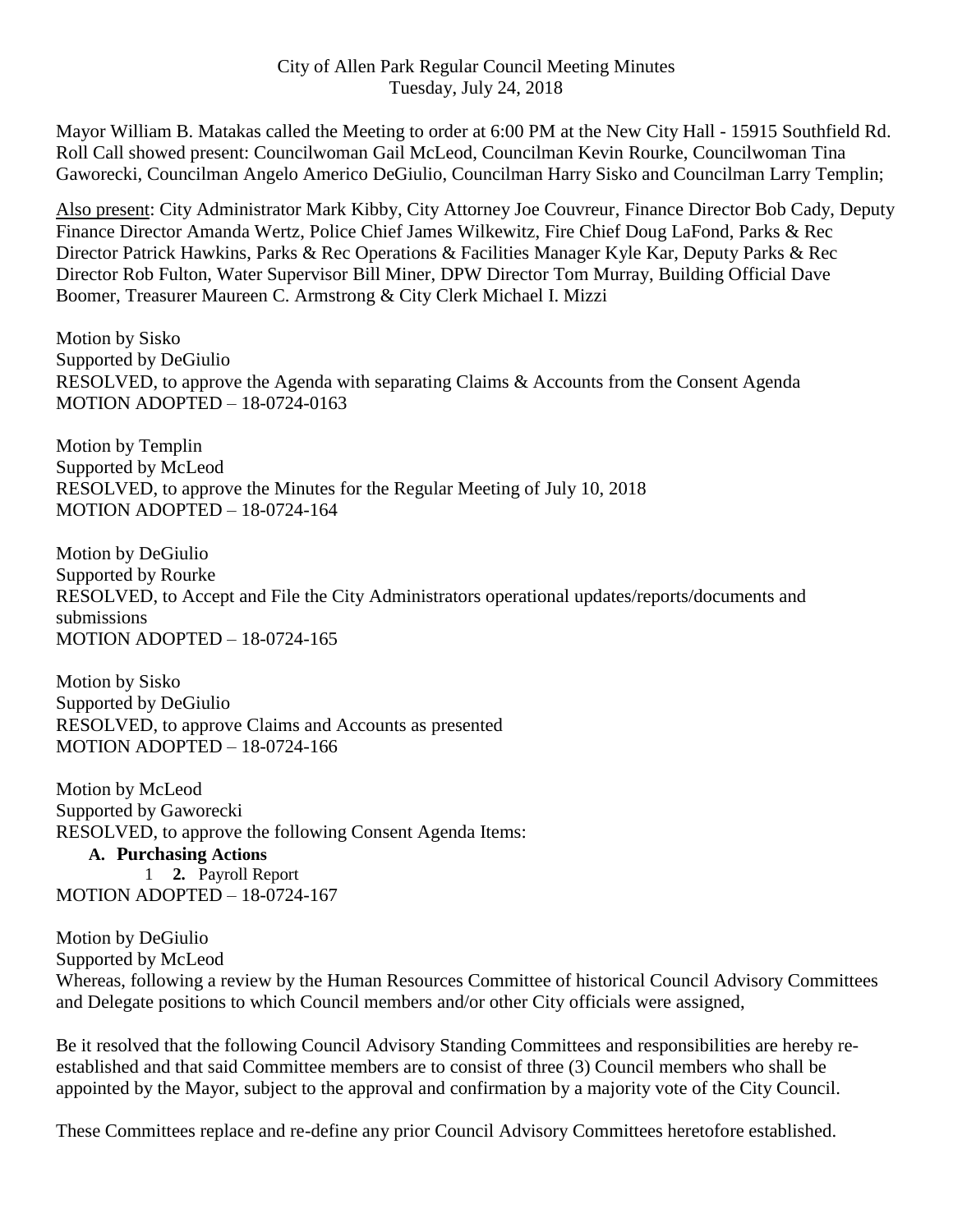#### **COMMUNITY AFFAIRS COMMITTEE**

Serve as liaison to Festivities Committee, Historical Commission, Library Advisory Commission and Parks & Recreation Commission.

#### **ECONOMIC DEVELOPMENT COMMITTEE**

Serve as liaison to the Planning Commission, the Zoning Board of Appeals and the Wayne County Block Grant Advisory Board. Will work closely with and under the guidance of the City Administrator and City Planner, as needed. Recipient of Downtown Development Authority meeting materials and reports, including meeting agendas and minutes.

#### **HUMAN RESOURCES COMMITTEE**

Oversee and monitor all personnel matters, including employment procedures, laws, regulations and conditions; wages and benefits; union negotiations; contract compliance; labor relations; and employee safety. Consult with Human Resource Manager, City Attorney and other Department Heads, as necessary.

# **LEGAL AFFAIRS COMMITTEE**

Consider and propose ordinances and regulations and review and recommend action on legislation under the guidance of the City Attorney and legal counsel.

# **MUNICIPAL COMPLEX COMMITTEE**

Project based, Ad Hoc Committee. To be convened when any new City structures are being proposed. Will work closely with and under the guidance of the City Administrator and City Planner.

Be it further resolved that assignments to Delegate positions to entities on which the City is to be represented are the following and should be staffed until such time as the Boards, Conferences, Committees or Functions cease to exist and that representation should be as noted:

#### **DCC Brownfield Subcommittee**

Mayor, Alternate: Council Member, Director or Department Head, as designated by Mayor

# **Downriver Community Conference (DCC)**

Mayor, Alternate: Council Member, Director or Department Head, as designated by Mayor

# **Downriver Utility Wastewater Authority**

Mayor, Alternate: Council Member, Director or Department Head, as designated by Mayor

# **Downtown Development Authority (DDA)**

Mayor, Alternate: Mayor Pro Tem or City Administrator

# **Michigan Municipal League**

Mayor

# **Southeast Michigan Council of Governments (SEMCOG)**

Mayor, Alternate: City Administrator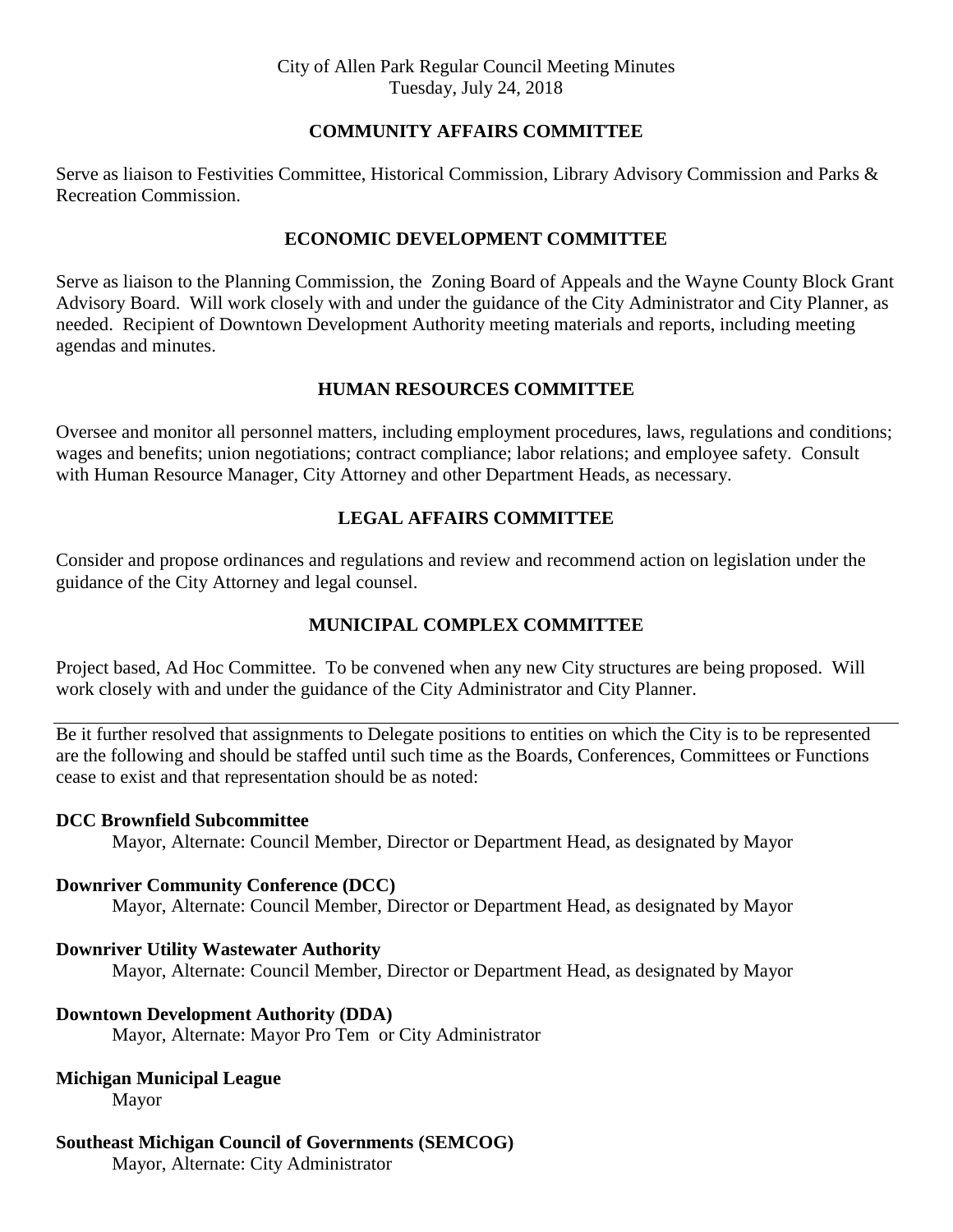#### **Street Administrator (Act 51)**

City Administrator

#### **Wayne County Block Grant Coordinator**

City Administrator and Economic Development Committee Liaison

Therefore, be it finally resolved that a copy of this Resolution will be filed with the City Clerk and posted, where needed MOTION ADOPTED – 18-0724-168 with Gaworecki casting a NO vote

Motion by DeGiulio Supported by Rourke RESOLVED, to award the Demolition of 15073 Philomene to Lyle Demolition in the amount of \$24,800.00 with the Funding to come from the Blight Demolition Escrow account 701-000-257-000 and that all costs associated with the demolition of the property will be placed as a lien on the property and subject to entering into an acceptable demolition contract MOTION ADOPTED – 18-0724-169

Motion by McLeod Supported by Templin RESOLVED, to award the Demolition of the garage at 14921 Anne St. to Lyle Demolition in the amount of \$4,500.00 with the Funding to come from the Block Grant Escrow account 701-000-240-000 and that all costs associated with the demolition of the property will be placed as a lien on the property and subject to entering into an acceptable demolition contract MOTION ADOPTED – 18-0724-170

Motion by Sisko Supported by DeGiulio RESOLVED, to purchase one 2019 Freightliner 108SD Dump Truck for the DPS for \$146,155.00 with funds from account 401-000-985-003 and bypass the city bid process (APCO 2-824 – (4) No economic advantage since using State Bid) and the vehicle will be purchased through the MiDEAL extended purchasing Contract #071B7700166 MOTION ADOPTED – 18-0724-171

Motion by Gaworecki Supported by Templin RESOLVED, to approve the Patch Truck Reconfigure and Equipment Purchase for the 2010 Pro-patch pothole Truck with the Cannon dump truck conversion to cost \$20,989.00 and the Falcon 4-ton asphalt recycler and hotbox at a cost of \$21,715.70 and bypass the city bid process (APCO 2-824 – (4) No economic advantage since using State Bid) and the vehicle will be purchased through the MiDEAL extended purchasing Contract #071B7700092 MOTION ADOPTED – 18-0724-172